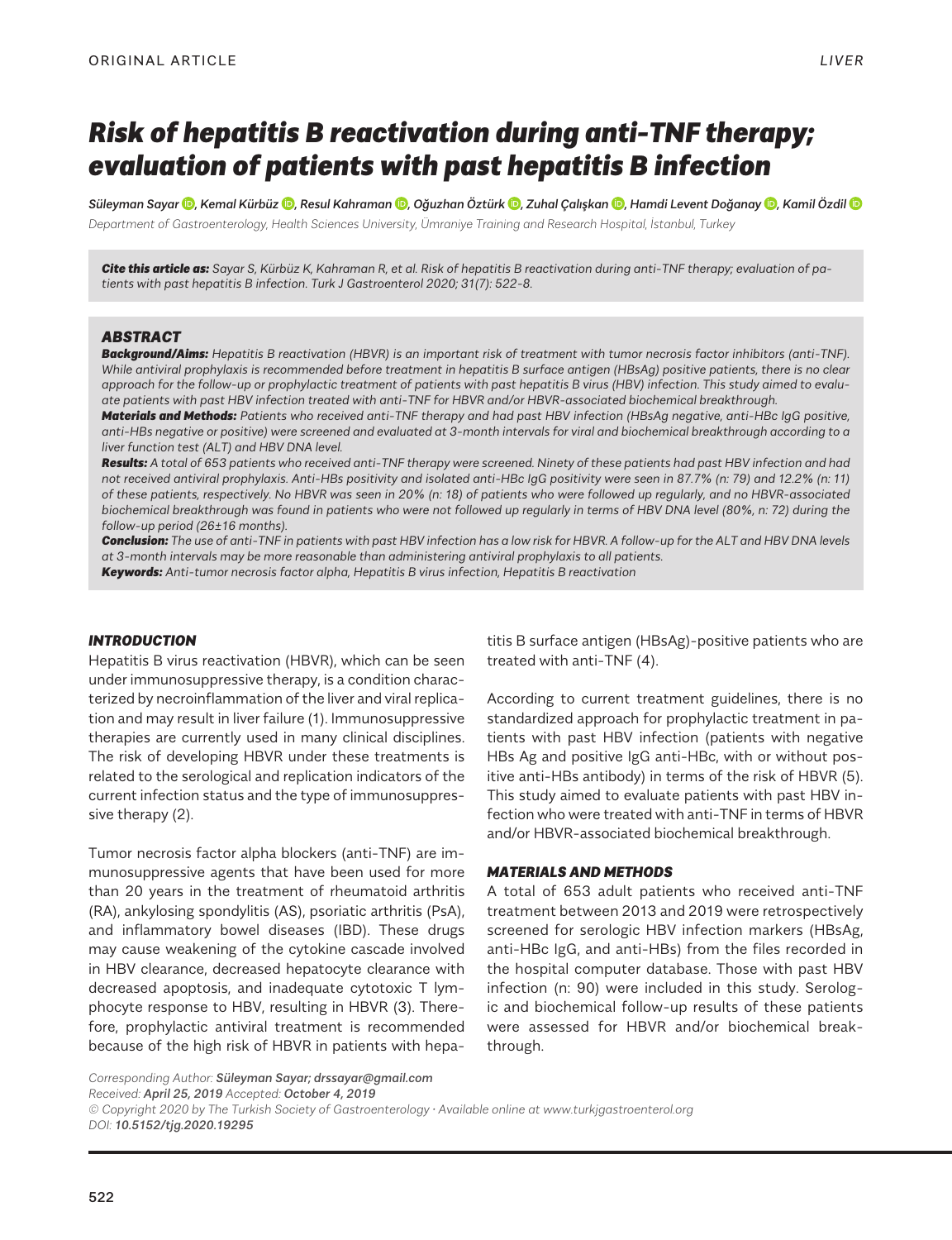HBsAg positivity was defined as "chronic HBV infection". HBsAg negativity, anti-HBs negativity, and anti-HBc IgG positivity was defined as "isolated anti-HBc IgG positivity", and HBsAg negativity, anti-HBs positivity and anti-HBc IgG positivity was defined as "resolved HBV infection" (1, 5). Past HBV infection was defined by the coexistence of negative HBs Ag and positive IgG anti-HBc with or without positive anti-HBs antibody (both patients with resolved HBV infection and patients with isolated anti-HBc IgG positivity) (1, 5).

Patients were excluded from the study if they had not experienced HBV (anti-HBc IgG negative) or were immunized against HBV (anti-HBc IgG negative and anti-HBs positive), had received antiviral prophylaxis due to HBVR risk, had chronic HBV infection and unscreened HBV serology or had not undergone biochemical tests for more than 4 months while they were under treatment.

The demographic characteristics of the patients included in the study, the treatments used before and during the anti-TNF therapies, the results of the liver function tests (ALT and AST) taken at three-month intervals, and the HBV DNA levels measured at any given time under the treatment were recorded.

Biochemical breakthrough was defined as the occurrence of a ≥3-fold increase compared with the normal upper limit of the serum alanine aminotransferase (ALT) level or ALT ≥100 IU/mL (6). HBVR was defined as the presence of any of the following criteria: a) an increase of >1 log10 IU/mL in the HBV DNA level compared with the past value; b) positivity in those who were HBV DNA negative; and c) detection of any positive HBV DNA level in patients whose baseline HBV DNA level was not studied (6).

HBVR-unrelated enzyme elevation or HBVR-unrelated biochemical breakthrough was considered a negative HBV DNA level with a ≥3-fold increase in the ALT level compared with the upper normal limit or ALT ≥100 IU/ml.

## *MAIN POINTS*

- *• The HBsAg, anti-HBc IgG, and anti-HBs titers should be evaluated to determine the reactivation risk in patients planned to be administered anti-TNF treatment.*
- *• There is no standardized approach for prophylactic treatment in patients with past HBV infection (patients with negative HBs Ag and positive IgG anti-HBc, with or without positive anti-HBs antibody) in terms of the risk of HBVR.*
- *• Treatment with anti-TNF in patients with past HBV infection seems to be low risk in terms of HBVR.*

Anti-HBs, anti-HBc IgG, and HBsAg were detected by chemiluminescent microparticle immunoassay (Architect- i2000 SR system; Abbott, Ireland). Seropositivity was defined as anti-HBs and anti-HBc IgG antibody concentrations ≥10 mIU/mL and 1≥s/CO, respectively. Seropositivity or HBsAg was defined as 1≥s/CO. Real-time polymerase chain reaction (PCR) was used for quantification of serum HBV DNA (Real-Time HBV Viral Load Assay Kit; Abbott Laboratories, USA). The detection range of HBV DNA was 10- 1.000.000.000 IU/mL.

This study was approved by the local ethical committee of Umraniye Training and Research Hospital (decision number: B.10.1.TKH.4.34.H.GP.0.01/136;24-07-2019).

# *Statistical Analysis*

The analyses were performed using MedCalc Statistical Software version 12.7.7 (MedCalc Software bvba; Ostend, Belgium; http://www.medcalc.org: 2013). Descriptive statistics (mean, standard deviation, minimum, median, and maximum) were used to define the continuous variables.

# *RESULTS*

Of all the patients who received anti-TNF (n: 653), 86 (26 RA, 12 PsA, 37 AS, and 11 IBD patients) who were not screened for HBV serology were excluded from the study. HBsAg seroprevalence was then determined as 0.8% (n: 5), isolated anti-HBc IgG seroprevalence as 2.2% (n: 13) and resolved HBV infection seroprevalence as 15.6% (n: 89). Patients with negative HBV serology (n: 460, 81.1%) and those who had received prophylactic antiviral therapy (n: 15; 5 patients with HBsAg positivity, 2 with isolated HBC IgG positivity, and 8 with resolved HBV infection) and patients who did not attend a follow-up appointment for more than 4 months within the period when the anti-TNF was used (n: 2) were excluded from the study. The serological profile of all screened patients and the flow chart of the study are shown in Figure 1.

The study included a total of 90 patients, comprising of 52 males (53.3%) and 38 females (46.7%), with a mean age of 46±13 years and mean duration of treatment with anti-TNF of 26±16 months. Of these patients, 14.4% (n: 13) were diagnosed with IBD, 18.8% (n: 17) with RA, 56.6% (n: 51) with AS, and 10% (n: 9) with PsA. The records showed 8.8% of the patients (n: 8) treated with infliximab, 34.4% (n: 34) with adalimumab, 14.4% (n: 13) with golimumab, 10% (n: 9) with certolizumab pegol, and 28.8% (n: 26) with etanercept. Anti-TNF monotherapy was administered to 67.7% of the patients (n: 61), while 32.2% of the patients (n: 29) received combined therapy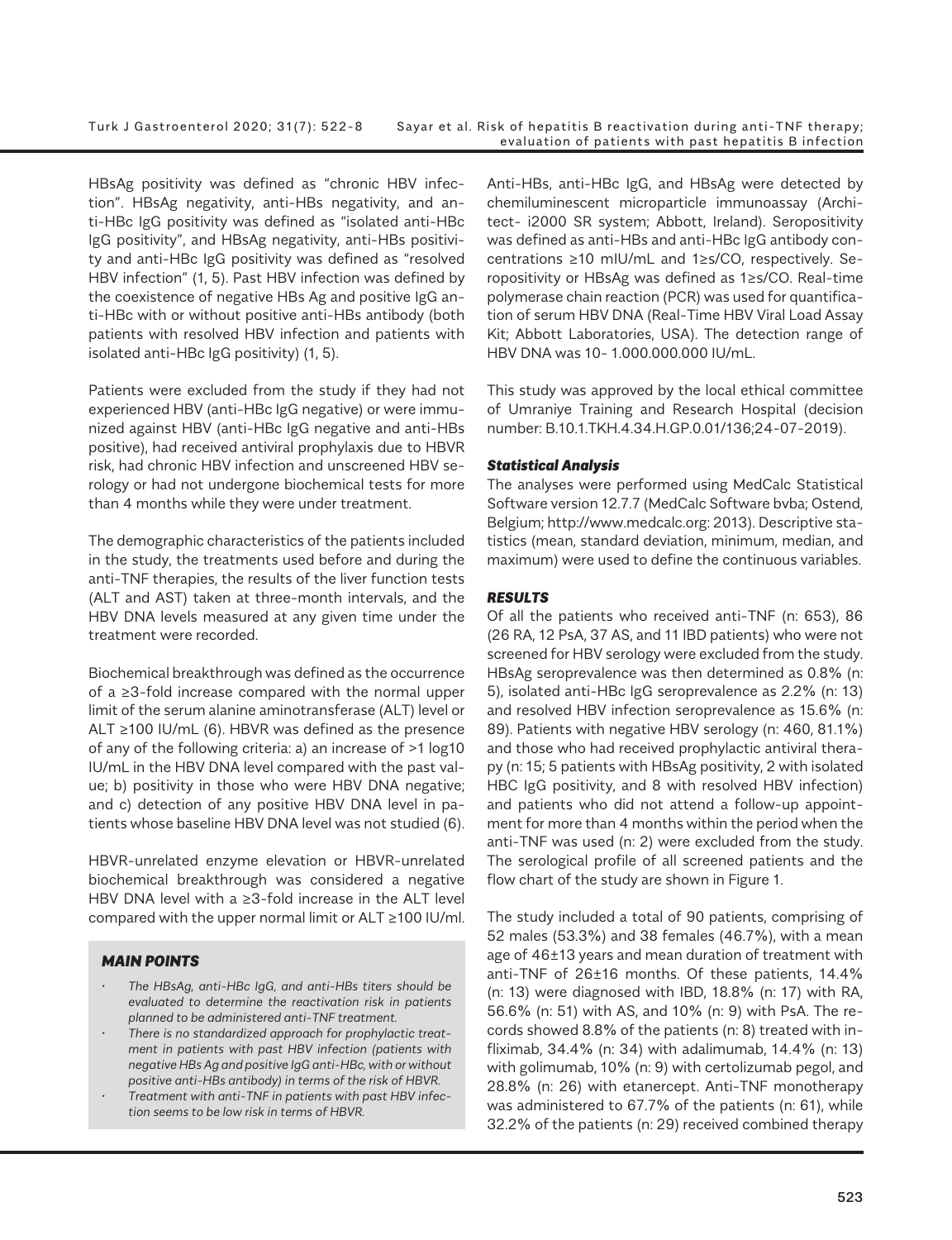Sayar et al. Risk of hepatitis B reactivation during anti-TNF therapy; evaluation of patients with past hepatitis B infection Turk J Gastroenterol 2020; 31(7): 522-8



Figure 1. The serological profile of all screened patients (n:653) and the flow chart of the study.

of anti-TNF and corticosteroid and/or immunomodulator. Of the patients receiving combined therapy, 27.5% (n: 8) used corticosteroids (methylprednisolone or prednisone <7.5 mg/day), 20.6% (n: 6) azathioprine, 24.1% (n: 7) methotrexate, and 27.5% (n: 8) methotrexate and corticosteroid (methylprednisolone or prednisone <7.5 mg/ day). Resolved HBV infection was seen in 87.8% (n: 79) and isolated anti-HBc IgG positivity in 12.2% (n: 11) of the patients.

Forty-nine (54%) of the patients were negative for HBV DNA before treatment, and 41 (46%) patients did not have HBV DNA levels before the treatment. Eleven patients had isolated anti-HBc IgG positivity. Ten of these patients had negative HBV DNA levels before treatment, and only one patient did not have an HBV DNA level before treatment. The HBV DNA level and liver function

tests were followed up regularly at three-month intervals. No HBVR was seen in 20% of the patients (n: 18) during the follow-up period (Table 1). No HBVR-associated biochemical breakthrough was found in patients who were not followed up regularly in terms of HBV DNA level (80%, n: 72). HBVR-unrelated ALT elevations were seen in three patients during the anti-TNF treatment and were attributed to methotrexate use in two patients and isoniazid use in one patient. The follow-up results in terms of HBVR and biochemical breakthrough according to the serologic features are shown in Figure 2.

## *DISCUSSION*

TNF-α plays a key role in the defense mechanism of the host against infectious agents and as a proinflammatory cytokine in the pathogenesis of immune-mediated diseases. TNF-α is involved in the inhibition of HBV replica-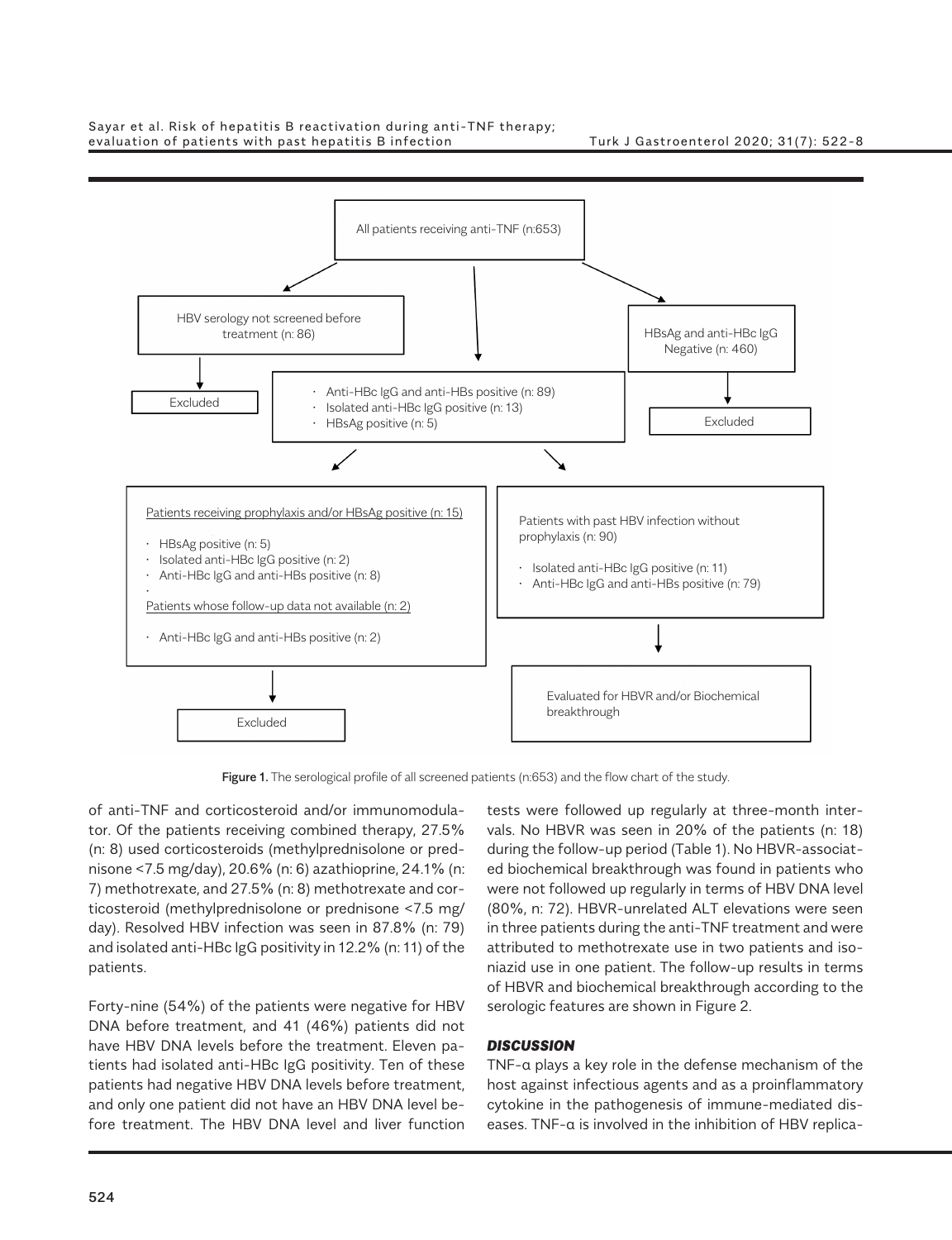

Figure 2. The follow-up results of patients (n:90) in terms of HBVR and biochemical breakthrough according to the serologic features.

tion by means of HBV-specific cytotoxic T lymphocytes (CD8+) (7). Suppression of TNF-α may lead to HBVR by decreasing HBV-infected hepatocyte clearance and eliminating the suppression of viral replication (8).

In various studies, the HBVR ratio has been reported to be between 27 and 39% in HBsAg-positive patients treated with anti-TNF (9, 10). It is a rational approach to give these patients prophylactic antiviral treatment due to the high risk of HBVR. In patients with past HBV infection, the risk of HBVR is reportedly lower (0-5%) (1, 11). The HBsAg, anti-HBc IgG, and anti-HBs titers should be evaluated to determine the reactivation risk in patients planned to be administered anti-TNF treatment (12).

Current RA and IBD treatment guidelines recommend that patients with past infections should be followed up

with liver function tests and HBV DNA levels and that antiviral therapy be initiated in the presence of HBV DNA or in case of the elevation of the HBV DNA at a detectable level (HBVR) during the follow-up period (12, 13). In contrast, the HBVR prevention and treatment guidelines of the American Gastroenterology Association (AGA) recommend the administration of prophylactic treatment rather than follow-up (4). However, this recommendation is based on an insufficient number of studies that have evaluated the risk of HBVR in patients with past infections who were treated with anti-TNF (11).

In the present study, HBVR and/or associated biochemical breakthrough was investigated in patients with past HBV infection who received anti-TNF treatment. The results of this study showed that 90 patients who received anti-TNF, who were followed up for a mean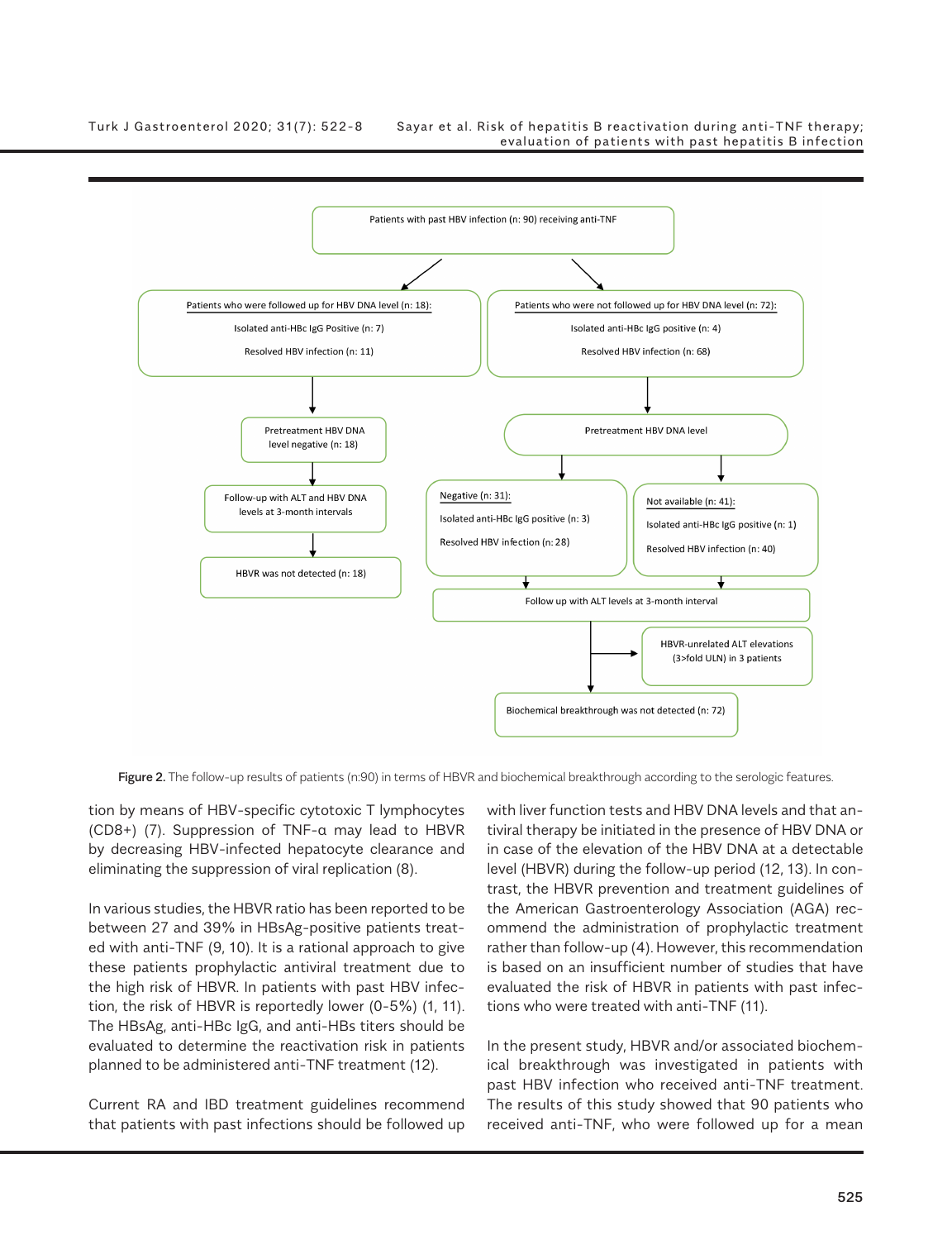| Patient<br>Number | Age/Gender/<br><b>Diagnosis</b> | Anti-HBc IgG/<br>Anti-HBs | Anti-TNF   | DMARD/IM                 | <b>TD</b><br>(Month) | <b>HBV DNA</b><br>(Baseline) | <b>ALT</b> | <b>HBVR</b> |
|-------------------|---------------------------------|---------------------------|------------|--------------------------|----------------------|------------------------------|------------|-------------|
| 1                 | 46/F/CD                         | $+/-$                     | <b>IFX</b> |                          | 12                   | Negative                     | Normal     | <b>ND</b>   |
| $\overline{c}$    | 50/M/RA                         | $+/-$                     | <b>ADA</b> |                          | 16                   | Negative                     | Normal     | ND          |
| 3                 | 33/F/CD                         | $+/-$                     | <b>ADA</b> | <b>AZA</b>               | 56                   | Negative                     | Normal     | <b>ND</b>   |
| 4                 | 43/F/PsA                        | $+/-$                     | <b>ETN</b> | $\overline{\phantom{0}}$ | 12                   | Negative                     | Normal     | <b>ND</b>   |
| 5                 | 50/M/RA                         | $+/-$                     | <b>ETN</b> | $*$ cs                   | 6                    | Negative                     | Normal     | <b>ND</b>   |
| 6                 | 34/M/AS                         | $+/-$                     | <b>ETN</b> | $\overline{\phantom{a}}$ | 39                   | Negative                     | Normal     | <b>ND</b>   |
| $\overline{7}$    | 45/M/AS                         | $+/-$                     | <b>ETN</b> | $\overline{\phantom{0}}$ | 6                    | Negative                     | Normal     | <b>ND</b>   |
| 8                 | 48/F/RA                         | $+/+$                     | GOL        | <b>MTX</b>               | 12                   | Negative                     | Normal     | <b>ND</b>   |
| 9                 | 58/F/AS                         | $+/+$                     | GOL        | <b>MTX</b>               | 18                   | Negative                     | Normal     | ND          |
| 10                | 48/F/RA                         | $+/+$                     | <b>CTP</b> | $\overline{\phantom{a}}$ | 22                   | Negative                     | Normal     | <b>ND</b>   |
| 11                | 63/F/AS                         | $^{+/+}$                  | GOL        | $\overline{\phantom{a}}$ | 27                   | Negative                     | Normal     | <b>ND</b>   |
| 12                | 39/M/AS                         | $^{+/+}$                  | <b>ETN</b> | -                        | 24                   | Negative                     | Normal     | <b>ND</b>   |
| 13                | 27/M/AS                         | $+/+$                     | <b>CTP</b> | <b>MTX</b>               | 27                   | Negative                     | $*2$ < ULN | <b>ND</b>   |
| 14                | 31/M/AS                         | $^{+/+}$                  | <b>ADA</b> | $\overline{\phantom{0}}$ | 30                   | Negative                     | Normal     | <b>ND</b>   |
| 15                | 44/M/AS                         | $+/+$                     | <b>ADA</b> | $\overline{\phantom{0}}$ | 32                   | Negative                     | $*2$ < ULN | <b>ND</b>   |
| 16                | 36/F/RA                         | $+/+$                     | <b>ADA</b> | $***CS$                  | 30                   | Negative                     | Normal     | ND          |
| 17                | 47/M/AS                         | $+/+$                     | <b>ADA</b> | <b>MTX</b>               | 24                   | Negative                     | Normal     | <b>ND</b>   |
| 18                | 61/F/AS                         | $+/+$                     | <b>ADA</b> | -                        | 42                   | Negative                     | Normal     | <b>ND</b>   |

**Table 1.** The characteristics and follow-up results of patients (n: 18) who were followed up regularly in terms of HBV DNA level for hepatitis B virus reactivation

F: female; M: male; RA: rheumatoid arthritis; AS: ankylosing spondylitis; PsA: psoriatic arthritis; CD: Crohn disease; IFX: infliximab; ADA: adalimumab; ETN: etanercept; GOL: golimumab; CTP: certolizumab pegol; CS: corticosteroid; \*\* prednisolone 5 mg; \*\*\* methylprednisolone 4 mg; MTX: methotrexate; AZA: azathioprine; TD: treatment duration; HBVR: hepatitis B virus reactivation; anti-TNF: tumor necrosis factor inhibitor; DMARD: disease-modifying anti-rheumatic drug; ALT: alanine aminotransferase; ULN: upper limit of normal; \* less than 2-fold ALT elevation; not associated with HBVR; ND: not detected.

of 26±16 months, did not have HBVR or biochemical breakthrough.

In a study by Charpin and Caporali et al. (14, 15), a total of 88 rheumatic patients with past HBV infection were evaluated, and it was reported that no HBVR was found in patients with negative HBV DNA before the treatment. In a recent study by Papalopoulos et al. (16), HBVR was evaluated according to biological treatments. No HBVR was detected in any of the 82 (73.9%) patients with past HBV infection who received anti-TNF treatment, and 29 (26.1%) patients had isolated anti-HBc IgG positivity. Lan et al. (17) evaluated HBVR and treatment-related viral kinetics in patients treated with anti-TNF and reported

that no HBVR was detected in the patient subgroup (n: 58) with anti-HBs positivity (resolved HBV infection). In the same study, it was reported that HBVR was detected in one of the patients with positive isolated anti-HBc IgG (n: 12) and positive pretreatment HBV DNA (n: 4).

One result shared in common by those three studies is that no HBVR was found in patients with positive anti-HBs. Similarly, most of the patients in our study cohort (n: 79, 87%) were composed of patients with positive anti-HBs, and HBVR was not detected in these patients.

One of the important factors that affect the immunosuppressive treatment associated HBVR risk in patients with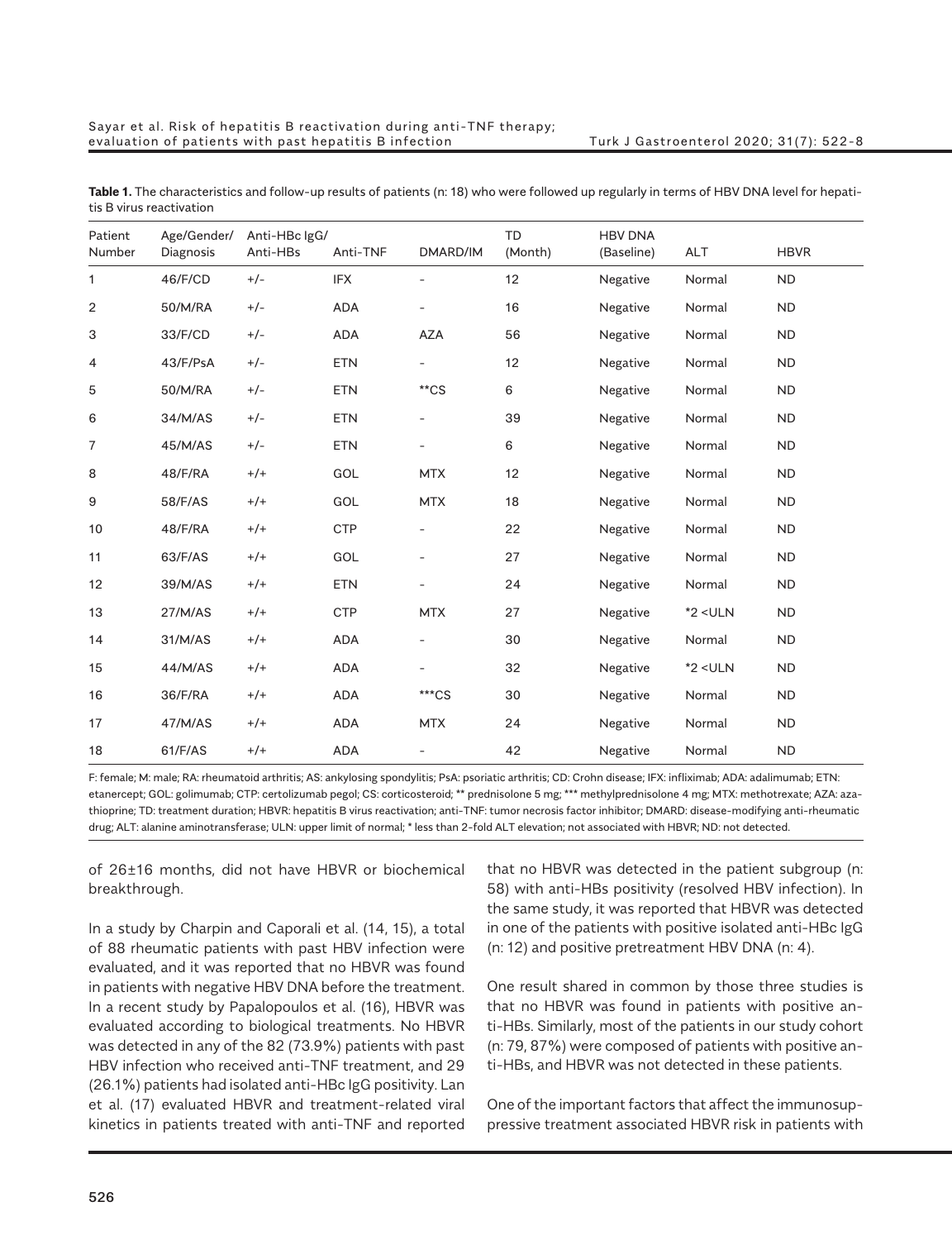past HBV infection is whether the pretreatment HBV DNA level is at a detectable level (18). In a meta-analysis by Lee et al. (19), 468 HBsAg-negative/anti-HBc IgG-positive rheumatic patients who were treated with anti-TNF were evaluated, and 8 patients (1.7%) were determined to have HBVR. In that analysis, the only factor determined as predictive of reactivation was the detectable HBV DNA level. In the present study, the pretreatment HBV DNA level was negative in 54% of the patients, and the remaining patients were not tested for pretreatment HBV DNA levels. In addition, the pretreatment HBV DNA level was negative in 10 of 11 patients with positive isolated anti-HBc IgG (the pretreatment HBV DNA had not been tested in 1 patient). In the present study, the high rate of anti-HBs-positive patients, along with the presence of undetectable pretreatment HBV DNA levels in patients with isolated anti-HBc IgG positivity, may be associated with a low risk of HBVR.

This study has some limitations as it was a retrospective and single-center study. The fact that most of the patients were not followed up for HBV DNA level limits the study. However, no HBVR-related biochemical breakthrough was determined in any of the patients included in the present study.

Literature is scarce about anti-TNF-associated HBVR in our country. In addition to HBVR data, this study provides screening and follow-up practices for patients with past HBV infection who receive anti-TNF treatment in our country.

In conclusion, according to the results of the present study, treatment with anti-TNF in patients with past HBV infection seems to be low risk in terms of HBVR. Therefore, it would be more rational to follow-up these patients with ALT and HBV DNA levels at three-month intervals rather than giving antiviral prophylaxis to all patients.

**Ethics Committee Approval:** This study was approved by the local ethical committee of Umraniye Training And Research Hospital (decision number and date: B.10.1.TKH.4.34.H. GP.0.01/136;24-07-2019).

*Informed Consent:* Informed consent couldn't obtained due to the retrospective nature of this study.

**Peer-review:** Externally peer-reviewed.

*Author Contributions:* Concept - S.S., O.Ö., H.L.D; Design - S.S., Z.Ç., K.Ö.; Supervision - H.L.D., K.Ö.; Resource - R.K., Z.Ç.; Materials - K.K., S.S., Z.Ç.; Data Collection and/or Processing - K.K., S.S., R.K.; Analysis and/or Interpretation - S.S., K.Ö., H.L.D.; Literature Search - S.S., R.K., Z.Ç.; Writing - S.S.; Critical Reviews - K.Ö., O.Ö., H.L.D.

*Acknowledgements:* We thank Gupse ADALI, MD, for her contribution (editing) of our article. Also we thank, our collagues (Roni Atalay, Hakan Demirdağ, Nermin Mutlu Bilgiç and Cagatay AK, MD) to had presented preliminary result of this study as a poster presentation in AASLD-TASL connect meeting.

**Conflict of Interest:** The authors have no conflict of interest to declare.

*Financial Disclosure:* The authors declared that this study has received no financial support.

#### *REFERENCES*

*1. Aygen B, Demir AM, Gümüş M, et al. Immunosuppressive therapy and the risk of hepatitis B reactivation: Consensus report. Turk J Gastroenterol 2018; 29: 259-69.* [\[Crossref\]](https://doi.org/10.5152/tjg.2018.18263)

*2. Vassilopoulos D, Calabrese LH. Management of rheumatic disease with comorbid HBV or HCV infection. Nat Rev Rheumatol 2012; 8: 348-57.* [\[Crossref\]](https://doi.org/10.1038/nrrheum.2012.63)

*3. Carroll MB, Forgione MA. Use of tumor necrosis factor alpha inhibitors in hepatitis B surface antigen-positive patients: a literature review and potential mechanisms of action. Clin Rheumatol 2010; 29: 1021-9.* [\[Crossref\]](https://doi.org/10.1007/s10067-010-1523-2)

*4. Reddy KR, Beavers KL, Hammond SP, Lim JK, Falck-Ytter YT. American Gastroenterological Association Institute guideline on the prevention and treatment of hepatitis B virus reactivation during immunosuppressive drug therapy. Gastroenterology 2015; 148: 215- 9.* [\[Crossref\]](https://doi.org/10.1053/j.gastro.2014.10.039)

*5. Solay AH, Acar A, Eser F, et al. Reactivation rates in patients using biological agents, with resolved HBV infection or isolated anti-HBc IgG positivity. The Turkish Journal of Gastroenterology 2018; 29: 561.*  [\[Crossref\]](https://doi.org/10.5152/tjg.2018.18032)

*6. Terrault NA, Lok AS, McMahon B J, et.al. Update on prevention, diagnosis, and treatment of chronic hepatitis B: AASLD 2018 hepatitis B guidance. Hepatology 2018; 67: 1560-99.* [\[Crossref\]](https://doi.org/10.1002/hep.29800)

*7. Guidotti LG, Ishikawa T, Hobbs MV, Matzke B, Schreiber R, Chisari FV. Intracellular inactivation of the hepatitis B virus by cytotoxic T lymphocytes. Immunity 1996; 4: 25-36* [\[Crossref\]](https://doi.org/10.1016/S1074-7613(00)80295-2)

*8. Peng G, Li S, Wu W, Tan X, Chen Y, Chen Z. PD-1 upregulation is associated with HBV-specific T cell dysfunction in chronic hepatitis B patients. Mol Immunol 2008; 45: 963-70.* [\[Crossref\]](https://doi.org/10.1016/j.molimm.2007.07.038)

*9. Ostuni P, Botsios C, Punzi L, et al. Hepatitis B reactivation in a chronic hepatitis B surface antigen carrier with rheumatoid arthritis treated with infliximab and low dose methotrexate. Ann Rheum Dis 2003; 62: 686-7.* [\[Crossref\]](https://doi.org/10.1136/ard.62.7.686)

*10. Ye H, Zhang XW, Mu R, et al. Anti-TNF therapy in patients with HBV infection-analysis of 87 patients with inflammatory arthritis. Clin Rheumatol 2014; 33: 119-23.*[\[Crossref\]](https://doi.org/10.1007/s10067-013-2385-1)

*11. Perrillo RP, Gish R, Falck-Ytter YT. American Gastroenterological Association Institute technical review on prevention and treatment of hepatitis B virus reactivation during immunosuppressive drug therapy. Gastroenterology 2015; 148: 221-44.*  **[\[Crossref\]](https://doi.org/10.1053/j.gastro.2014.10.038)** 

*12. Rahier JF, Ben-Horin S, Chowers Y, et al. European evidence-based Consensus on the prevention, diagnosis and management of opportunistic infections in inflammatory bowel disease. J Crohns Colitis 2009; 3: 47-91.* [\[Crossref\]](https://doi.org/10.1016/j.crohns.2009.02.010)

*13. Singh JA, Saag KG, Bridges Jr. SL, et al. 2015 American College of Rheumatology guideline for the treatment of rheumatoid arthritis. Arthritis Rheumatol 2016; 68: 1-26.* [\[Crossref\]](https://doi.org/10.1002/art.39480)